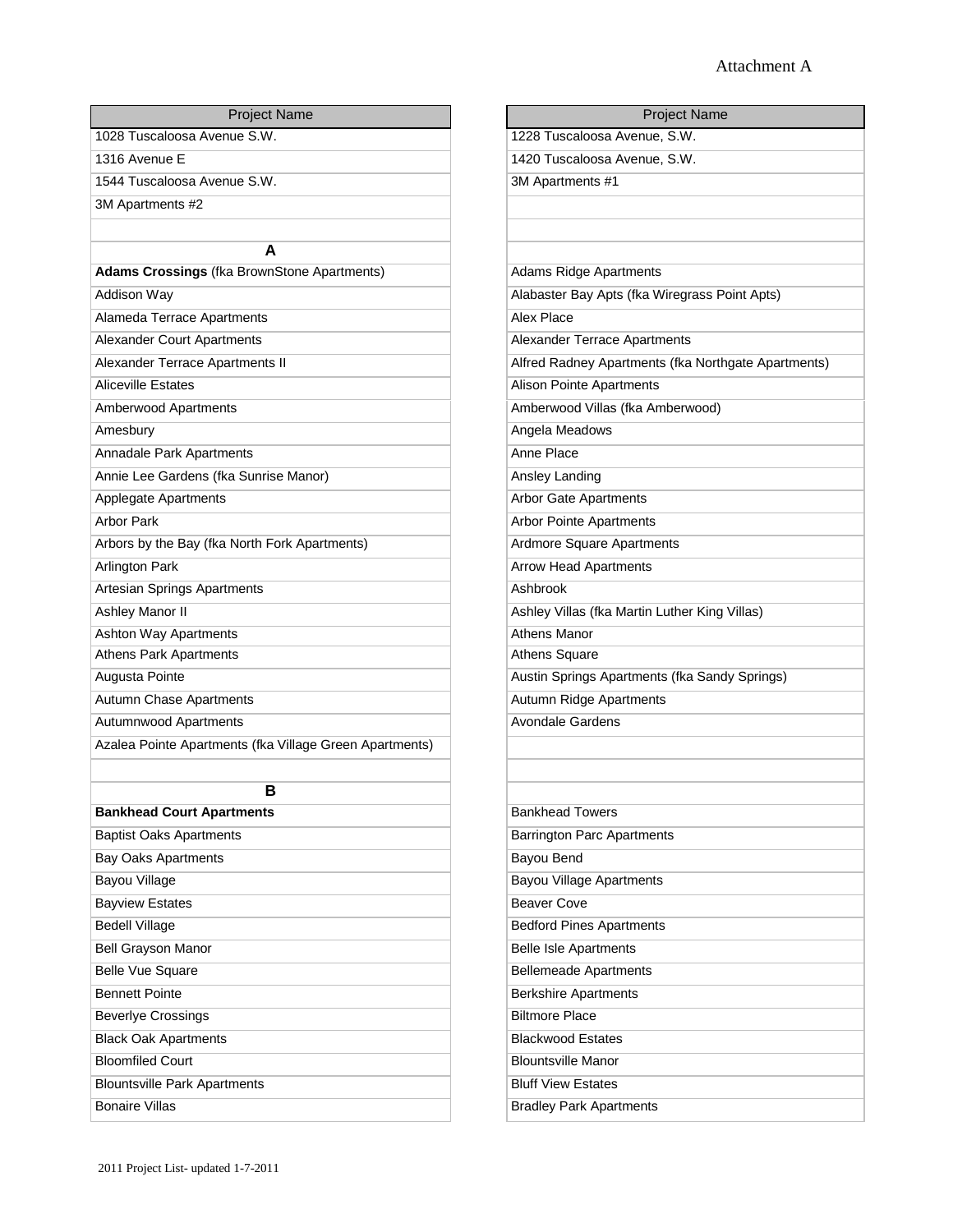| <b>Brantwood Lane Apartments</b>                    | <b>Brentwood Landing Apartments</b>           |
|-----------------------------------------------------|-----------------------------------------------|
| <b>Brentwood Landing II Apartments</b>              | <b>Brentwood Park Apartments</b>              |
| Brewington Pointe Apartments (fka Brewington Place) | <b>Briarwood Estates</b>                      |
| Bristol Downs Apartments (fka Fieldcrest)           | <b>Brook Haven Apartments</b>                 |
| <b>Brookeville Apartments</b>                       | Brookhill Village (fka The Park at Pell City) |
| <b>Brookridge Apartments</b>                        | <b>Brookshire Manor Apartments</b>            |
| <b>Brookside Apartments</b>                         | <b>Brookstone Village Apartments</b>          |
| <b>Brookview Apartments</b>                         | <b>Brookwood Apartments</b>                   |
| Brookwood Park Apts (fka Paddock Club)              | Brownstone #2                                 |
| Burgundy Square (fka New Binford Apartments)        | <b>Butler Cove</b>                            |
|                                                     |                                               |
| $\mathbf C$                                         |                                               |
| Cahaba Glades Apartments (fka Cahaba Trace Apts)    | <b>Cambridge Apartments</b>                   |
| Camellia Place                                      | Camellia Village (fka Sasser Haven)           |
| Campbell Arms Apts. II                              | Canaan Estates II                             |
| <b>Candice Cove</b>                                 | <b>Candlewick Place</b>                       |
| <b>Candlewick Place II</b>                          | <b>Candlewood Apartments</b>                  |
| <b>Canebrake Apartments</b>                         | <b>Canterbury Apartments</b>                  |
| <b>Canterbury Manor Apartments</b>                  | <b>Canyon View Apartments</b>                 |
| Capitol Heights Townhomes (fka Montgomery Overlook) | <b>Capricorn Apartments</b>                   |
| <b>Cardinal Apartments</b>                          | <b>Carriage Hills Apartments</b>              |
| <b>Carrington Way Apartments</b>                    | <b>Carroll's Country Crossing</b>             |
| <b>Carrollton Manor Apartments</b>                  | <b>Carson Landing Apartments</b>              |
| Castlewood Apartments                               | <b>Cauldwell Creek</b>                        |
| <b>Cedar Bend Apartments</b>                        | <b>Cedar Forest Apartments</b>                |
| <b>Cedar Grove Apartments</b>                       | Cedar Key Apartments                          |
| <b>Cedar Ridge Apartments</b>                       | <b>Cedar Terrace Apartments</b>               |
| <b>Cedar Village Apartments</b>                     | Cedarhaven                                    |
| <b>Center Ridge Apartments</b>                      | Chadwick Place (fka Huntington)               |
| <b>Chalkville Manor Apartments</b>                  | <b>Chancery Square</b>                        |
| <b>Charles Place</b>                                | Charleston Square Apartments (fka Deer Run)   |
| <b>Charter House Apartments</b>                     | <b>Chase Park Apartments</b>                  |
| Chastain Manor                                      | Chateau Apartments                            |
| <b>Cherokee Apartments</b>                          | <b>Cherokee Estates</b>                       |
| Cherry Ridge Independent Living Apts.               | <b>Chestnut Hill Estates</b>                  |
| <b>Chestnut Trace</b>                               | Chestnut Trace II                             |
| <b>Chickasaw Apartments</b>                         | <b>Chickasaw Estates</b>                      |
| Chickasaw II Apartments                             | <b>Childersburg Apartments</b>                |
| <b>Childersburg Estates</b>                         | <b>City Court II Apartments</b>               |
| <b>CityCenter Place</b>                             | <b>Clanton Villas</b>                         |
| <b>Clara Verner Tower</b>                           | Clayton Manor I                               |
| Clayton Manor II                                    | <b>Clear Spring Apartments</b>                |
| Clio Manor                                          | <b>Cloverland Apartments</b>                  |
| <b>Cobblestone Cove Apartments</b>                  | <b>Cobblestone Creek</b>                      |
| <b>College Hills Apartments</b>                     | <b>College Manor Apartments</b>               |
|                                                     |                                               |

| <b>Brentwood Landing Apartments</b>           |
|-----------------------------------------------|
| <b>Irentwood Park Apartments</b>              |
| <b>Briarwood Estates</b>                      |
| <b>Brook Haven Apartments</b>                 |
| Brookhill Village (fka The Park at Pell City) |
| <b>Brookshire Manor Apartments</b>            |
| <b>Brookstone Village Apartments</b>          |
| <b>Brookwood Apartments</b>                   |
| Brownstone #2                                 |
| <b>Butler Cove</b>                            |
|                                               |
|                                               |
| Cambridge Apartments                          |
| Camellia Village (fka Sasser Haven)           |
| Canaan Estates II                             |
| Candlewick Place                              |
| Candlewood Apartments                         |
| Canterbury Apartments                         |
| Canyon View Apartments                        |
| Capricorn Apartments                          |
| Carriage Hills Apartments                     |
| Carroll's Country Crossing                    |
| Carson Landing Apartments                     |
| Cauldwell Creek                               |
| Cedar Forest Apartments                       |
| Cedar Key Apartments                          |
| Cedar Terrace Apartments                      |
| edarhaven <sup>2</sup>                        |
| Chadwick Place (fka Huntington)               |
| Chancery Square                               |
| Charleston Square Apartments (fka Deer Run)   |
| Chase Park Apartments                         |
| Chateau Apartments                            |
| <b>Cherokee Estates</b>                       |
| <b>Chestnut Hill Estates</b>                  |
| hestnut Trace II                              |
| hickasaw Estates                              |
| Childersburg Apartments                       |
| City Court II Apartments                      |
| Clanton Villas                                |
| Clayton Manor I                               |
| Clear Spring Apartments                       |
| Cloverland Apartments                         |
| <b>Cobblestone Creek</b>                      |
| College Manor Apartments                      |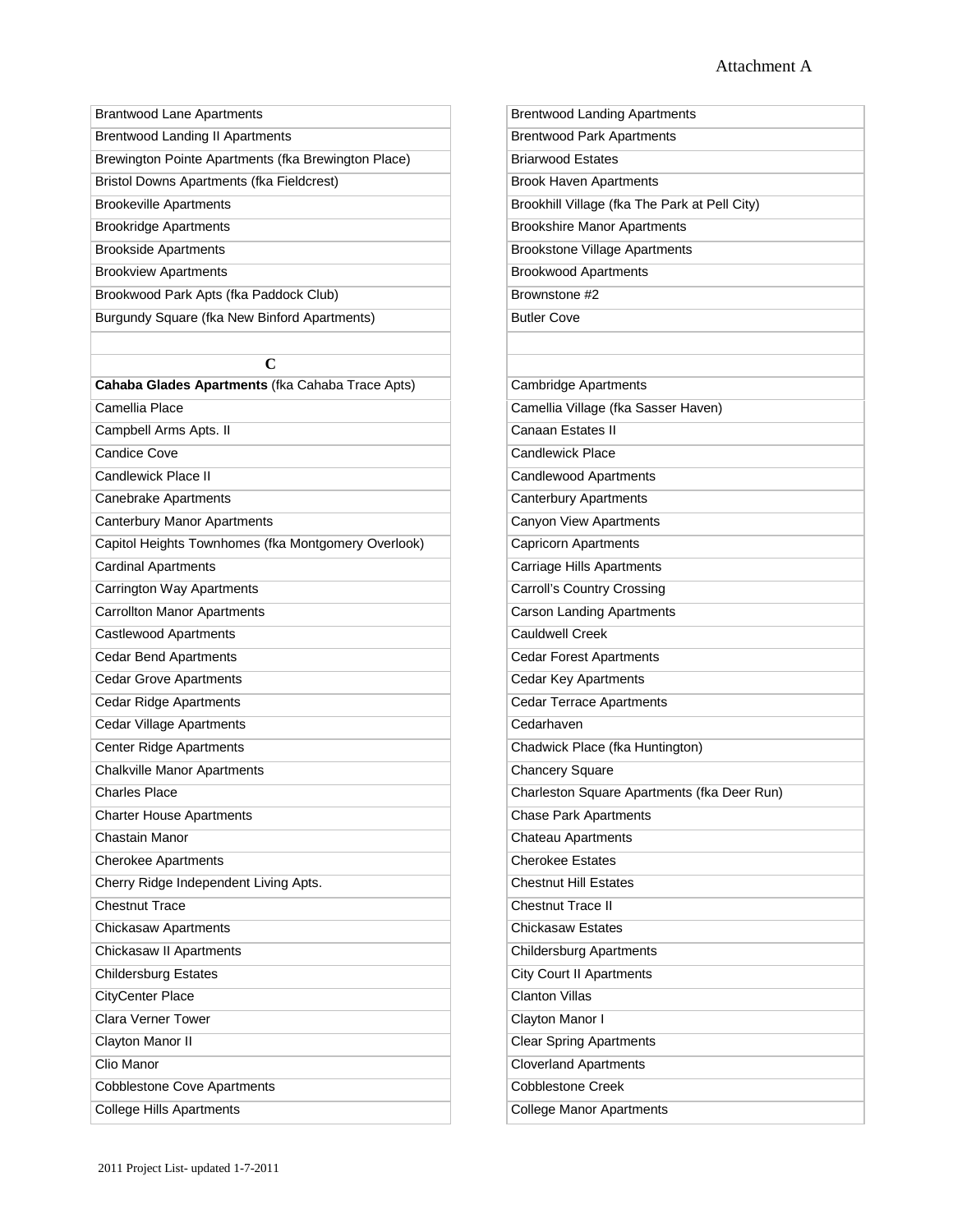| <b>Collier Cove</b>                          | <b>Colonial Manor Apartments</b>               |
|----------------------------------------------|------------------------------------------------|
| Columbia-Hall Apartments                     | <b>Commerce Street Manor Apartments</b>        |
| <b>Community Village I</b>                   | Coosa Bend Apartments                          |
| <b>Cornerstone Apartments</b>                | <b>Cornerstone Place</b>                       |
| Cosby Rental's                               | <b>Cottage Hill Pointe Apartments</b>          |
| <b>Cottage Park Apartments</b>               | <b>Cotton Run Apartments</b>                   |
| <b>Cottonwood Apartments</b>                 | <b>Cottonwood Estates</b>                      |
| <b>Cottonwood Senior Apartments</b>          | <b>Country Club Cottages</b>                   |
| <b>Country Squire Apartments</b>             | Countryside Villas                             |
| <b>Countrywood Apartments</b>                | Countrywood Apartments, II                     |
| Court Manor Apartments (fka Pine Creek Apts) | <b>Courtland Park Apartments</b>               |
| <b>Coventry Gardens</b>                      | <b>Covington Place Apartments</b>              |
| <b>Crawford Park</b>                         | <b>Creek Ridge Apartments</b>                  |
| <b>Creekside Apartments</b>                  | <b>Creekwood Apartments</b>                    |
| Creekwood Village Apartments                 | <b>Crestmont Villa Apartments</b>              |
| Crestmoor                                    | <b>Crestview Senior Cottages</b>               |
| <b>Crestwood Apartments</b>                  | <b>Crestwood Manor Apartments</b>              |
| <b>Crooked Creek Apartments</b>              | <b>Crown Chase</b>                             |
| <b>Cryar Homes</b>                           | CSP 2001 Alabama HOME                          |
| <b>Cullman Village Apartments</b>            | <b>Cumberland Heights</b>                      |
| <b>Cypress Village Apartments</b>            |                                                |
|                                              |                                                |
| D                                            |                                                |
| <b>Dakota Apartments</b>                     | Darden Oaks                                    |
| Deer Park Apartments                         | Deer Ridge                                     |
| Deercreek Village                            | Deerfield Apartments (fka Westgate Apartments) |
| <b>Deerpoint Apartments</b>                  | Deerpoint II Apartments                        |
| Dekalb Villa                                 | <b>Double Creek Apartments</b>                 |
| Double Springs Village                       | Doughty Rental Houses                          |
| Downtown Renaissance                         | Dunwoody Place                                 |
|                                              |                                                |
| Е                                            |                                                |
|                                              |                                                |
| <b>Eagle Pointe Apartments</b>               | Eagle Ridge Apartments                         |
| Eagle Ridge Place                            | Eagle's Landing Development                    |
| East Birmingham Manor                        | East Lake House                                |
| East Plaza Senior Living Apartments          | East Side Apartments                           |
| <b>Eastbrook Apartments</b>                  | Eastbrook Apartments II                        |
| Eastbrook Apartments III                     | Eastbrook Apartments IV                        |
| <b>Edgemont Apartments</b>                   | <b>Edgemont Village</b>                        |
| Edgemont Village II                          | <b>Edgewater Apartments</b>                    |
| Edgewood Manor                               | <b>Edgewood Terrace Apartments</b>             |
| <b>Elk River Apartments</b>                  | <b>Elmwood Manor Apartments</b>                |
| Elnora Manor                                 | Emerald Pointe (fka Sundown Apartments)        |
| <b>Emerald Valley Apartments</b>             | <b>Emery Pointe</b>                            |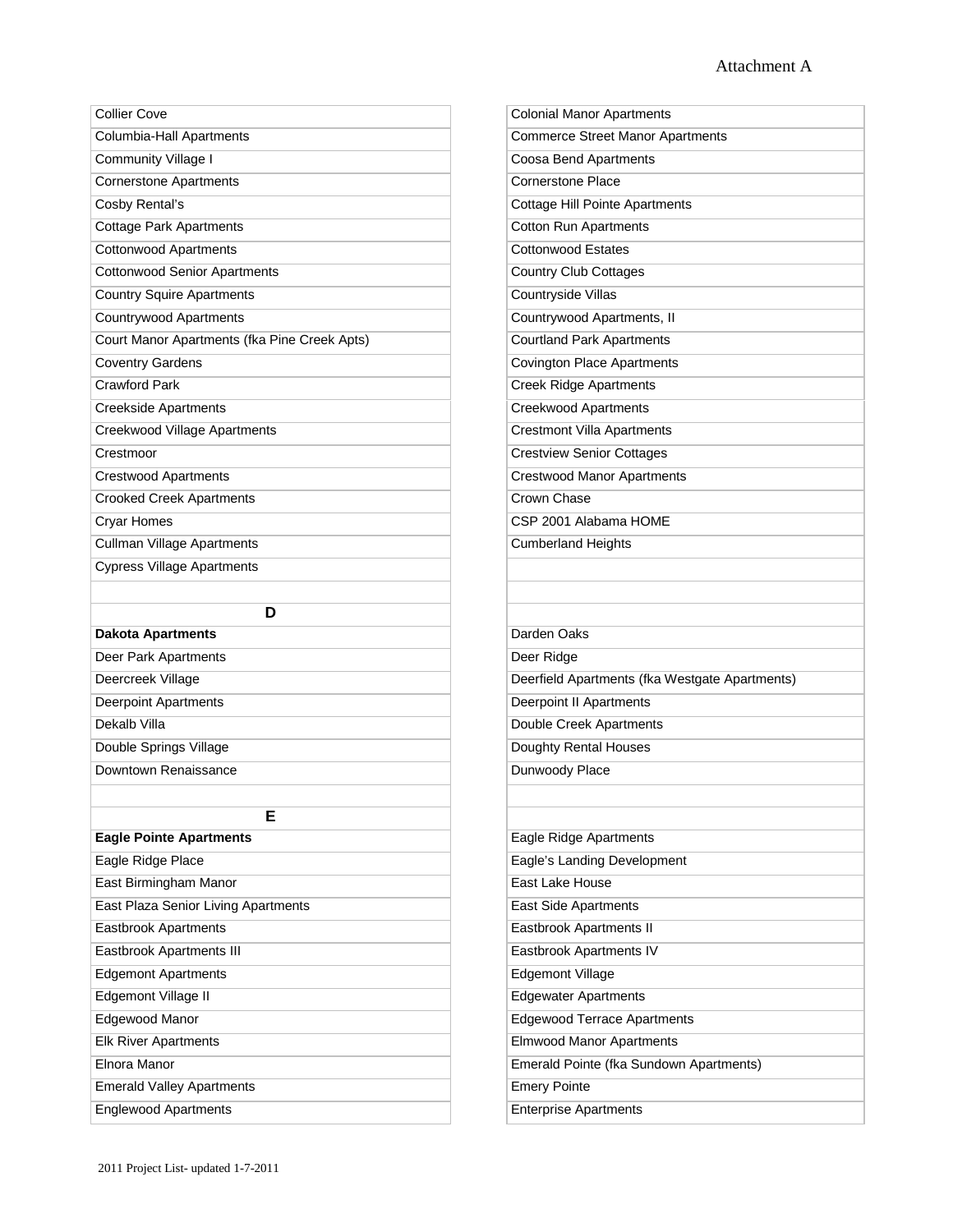| <b>Eutaw Manor Apartments</b>                   |
|-------------------------------------------------|
| Ezra Cunningham Apartments (fka Inverness Apts) |
|                                                 |
| <b>Fairoaks Apartments</b>                      |
| <b>Fairview Garden Limited</b>                  |
| <b>Farrington Apartments</b>                    |
| <b>Fieldcrest Apartments</b>                    |
| <b>Finley Apartments</b>                        |
| <b>Forest Hill Apartments</b>                   |
| <b>Forest Ridge</b>                             |
| <b>Forrester Gardens</b>                        |
| Fox Ridge II Apartments                         |
| Fox Run South Apartments                        |
|                                                 |
|                                                 |
| <b>Garden Cove Apartments</b>                   |
| Garden Oaks Apartments (fka Crossroads Apts)    |
| <b>Gardner Place Apartments</b>                 |
| Glenbrook at Oxmoor Valley, Phase I             |
| Gordo Gardens Apartments                        |
| <b>Grand View Apartments</b>                    |
| <b>Greenbriar North</b>                         |
| <b>Greenbriar Townhouses</b>                    |
| <b>Greenridge Apartments</b>                    |
| <b>Greenville Village</b>                       |
| Greystone (fka Wilshire Park)                   |
| <b>Gulf Breeze Apartments</b>                   |
|                                                 |
| Hallmark Homes at Garden Parkway                |
| Hampton Court                                   |
| Hanceville Manor Apartments                     |
| <b>Harbor Pointe Apartments</b>                 |
| Harbor Run                                      |
| Harper Homes I                                  |
| <b>Harris Hills Apartments</b>                  |
| <b>Heatherwood Apartments</b>                   |
| <b>Heflin Manor</b>                             |
| Heritage View Apartments                        |
| <b>Heron Cove Apartments</b>                    |
| <b>Hickory Run Apartments</b>                   |
| <b>Hickory Trace Apartments</b>                 |
| <b>Hidden Valley Apartments</b>                 |
|                                                 |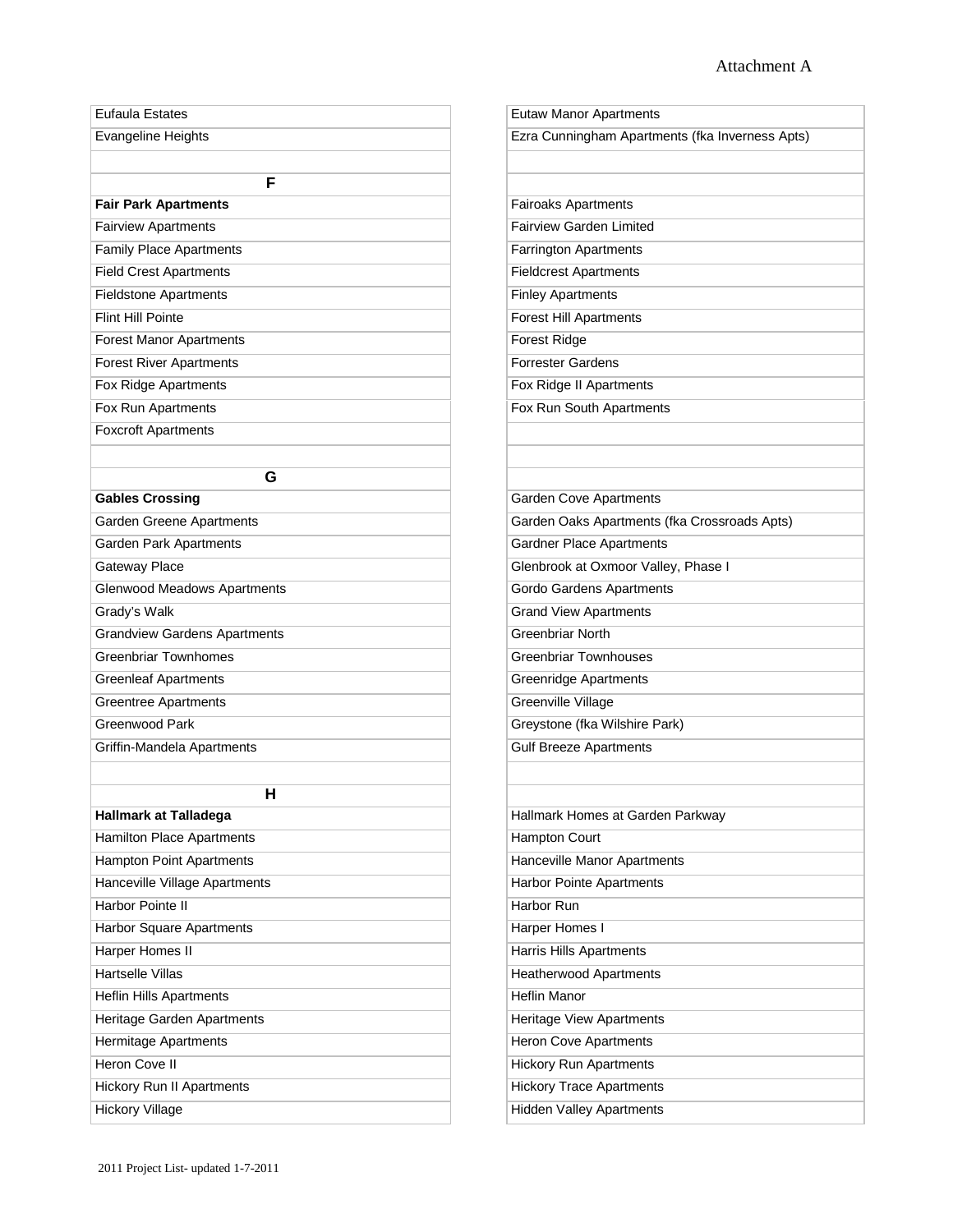| <b>High Forest Apartments</b>                    | <b>High Forest II Apartments</b>              |
|--------------------------------------------------|-----------------------------------------------|
| HighGate Apartments (fka ChapelRidge Apartments) | <b>Highland Green</b>                         |
| <b>Highland Ridge Apartments</b>                 | <b>Highland View Apartments</b>               |
| <b>Highridge Apartments</b>                      | <b>Hill Creek Apartments</b>                  |
| <b>Hillcrest Apartments</b>                      | Hillcrest Estates (fka Hillcrest Apts.)       |
| <b>Hillcross Haven</b>                           | Hillside Haven                                |
| Hillside West                                    | <b>Hilltop Apartments</b>                     |
| <b>Hillwood Apartments</b>                       | <b>Holly Park Estates</b>                     |
| <b>Hope VI Family</b>                            | Hound's Run I and II Apartments               |
| Houston Place Estates I & II                     | <b>Hudson Arms Apartments</b>                 |
| <b>Hulett Townhouse Apartments</b>               | Hunter Pointe Apartments                      |
| <b>Hunter Ridge Apartments</b>                   | Hunter Ridge Apartments, Phase II             |
| <b>Hunters Chase</b>                             | Hunters Ridge Apartments                      |
| Hunters Run                                      | Huntington Apartments (fka The Landing)       |
| Huntsville Summit                                |                                               |
|                                                  |                                               |
| I                                                |                                               |
| <b>Indian Creek Apartments II</b>                | Indian Creek Apartments III & IV              |
| Indian Creek I                                   | <b>Indian Hills Estates</b>                   |
| Indianwood II (fka McGinnes Village)             | Inglewood                                     |
| Ivy Pointe Apartments                            | Ivy Pointe II Apartments                      |
| Ivy Village                                      |                                               |
| J                                                |                                               |
| <b>Jackson Square Apartments</b>                 | Jackson-Jackson Apts (fka Woodland Townhomes) |
| Janmar Apartments                                | <b>Joel Court Apartments</b>                  |
| Johnson Apartments                               | Jordan's Gate                                 |
|                                                  |                                               |
| Κ                                                |                                               |
| <b>KAMCO-1</b>                                   | KAMCO-2                                       |
| KAMCO-3                                          | KAMCO-4                                       |
| Keller Court Apartments                          | Keystone Apartments                           |
| Kings Forest Apartments                          |                                               |
| L                                                |                                               |
| <b>Lake Forest Estates</b>                       | Lake Forest II Apartments                     |
| Lakepier Apartments                              | <b>Lakepoint Apartments</b>                   |
| Lakeridge Apartments                             | Lakeshore Apartments                          |
| Lakeshore Crossing Apartments                    | Lakeside Village Apartments                   |
| <b>Lakeview Estates</b>                          | Lakewood Village                              |
| Lamar Heights Apartments                         | Legacy Senior Village (fka Deerfield Place)   |
| Leighton Manor                                   | Leighton Village                              |
| Level Line Apartments                            | <b>Liberty Square Apartments</b>              |
| LiveOak Village                                  | Livingston Oaks Apartments                    |
| <b>Loxley Station Development</b>                |                                               |
|                                                  |                                               |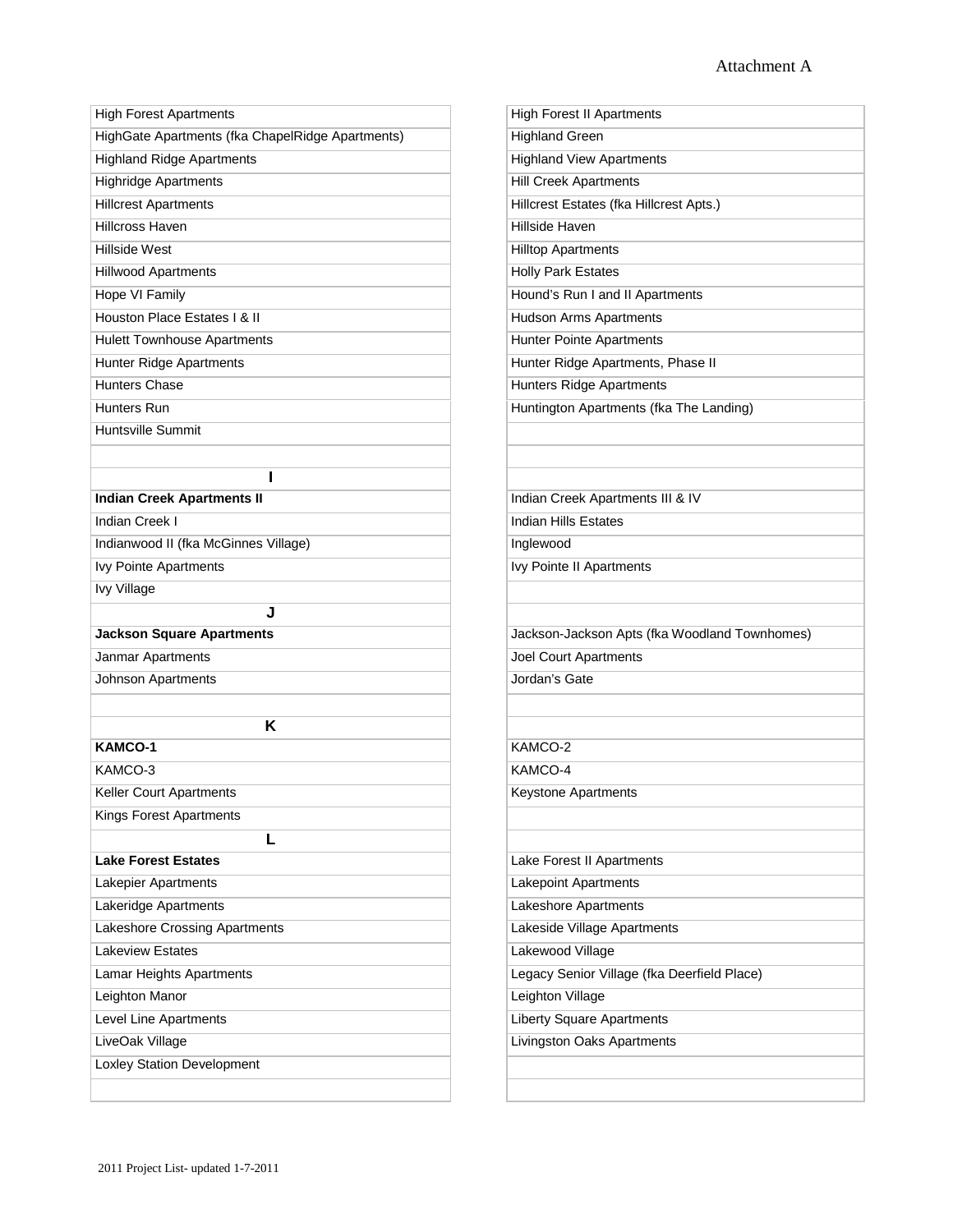| M                                                  |                                                              |
|----------------------------------------------------|--------------------------------------------------------------|
| Magnolia Court Apartments (fka Westchester)        | Magnolia Gardens                                             |
| Magnolia Gardens II                                | Magnolia Place Apartments                                    |
| Magnolia Senior Village                            | Magnolia Village                                             |
| <b>Mallard Pointe Apartments</b>                   | Marble Valley Manor Apartments                               |
| Martinbrook Apartments d/b/a The Pointe Apartments | Mayberry Park                                                |
| <b>Mayfair Manor Apartments</b>                    | McCay's Landing                                              |
| McCay's Landing II                                 | <b>McInnis Village</b>                                       |
| McKenzie Court Redevelopment Phase I               | McKenzie Court Redevelopment Phase II                        |
| McQueen Village                                    | <b>Meadow Oaks Apartments</b>                                |
| Meadow Park Apartments (fka Colonial Park Apts)    | <b>Meadowcrest Apartments</b>                                |
| <b>Meadowlands Apartments</b>                      | <b>Meadowood Apartments</b>                                  |
| <b>Meadows II Apartments</b>                       | <b>Meadowview Apartments</b>                                 |
| Megan Manor                                        | Melodie Meadow Apartments                                    |
| <b>Midway Manor Apartments</b>                     | Mill Run                                                     |
| <b>Minor Road Apartments</b>                       | Minter Terrace Apartments                                    |
| Minter Terrace II                                  | Miranda Villas                                               |
| Miranda Villas II                                  | <b>Mockingbird Pointe</b>                                    |
| Montclair                                          | <b>Montreat Village Apartments</b>                           |
| Morgan Trace Apartments                            | Morningside Apartments                                       |
| Morningview Apartments                             | <b>Morris Manor Apartments</b>                               |
| <b>Moulton Village Apartments</b>                  | Mound Plaza Apartments                                       |
| Moundville Gardens Apartments                      | <b>Mountain Lakes</b>                                        |
| Mountain Oak Apartments                            | Mountain Ridge Apartments                                    |
| Mountain View Apartments                           | Mountainside Apartments                                      |
| Munford Village                                    |                                                              |
| N                                                  |                                                              |
| Nancy Spears Apartments (fka Oakridge Apts)        | <b>Narrow Lane Villas</b>                                    |
| New Haven Apartments                               | New Hope Apartments                                          |
| North Courtland Gardens                            | North Courtland Manor                                        |
| North Pointe (fka Willow Springs)                  | Northgate Place Apartments                                   |
| NorthPointe Apartment Homes                        | Nottingham Apartments                                        |
|                                                    |                                                              |
| O                                                  |                                                              |
| <b>Oak Hollow Apartments</b><br>Oak Park Villas    | Oak Meadows Apartments (fka The Oaks Apts)                   |
|                                                    | Oak Ridge Apartments (fka Spearswood)                        |
| Oakhaven                                           | <b>Oakview Apartments</b><br><b>Oleander Park Apartments</b> |
| Oakwood Villa Apartments<br><b>Olive Forest</b>    | <b>Olive Forest II</b>                                       |
|                                                    |                                                              |
| Olympia Gardens                                    | <b>Orchard Park Apartments</b>                               |
| <b>Oswalt Rental Properties</b>                    | <b>Oswalt Rental Properties II</b>                           |
| <b>Oswalt Rental Properties III</b>                |                                                              |
|                                                    |                                                              |
| P                                                  |                                                              |
| <b>Palisades Apartments</b>                        | Pamela Manor                                                 |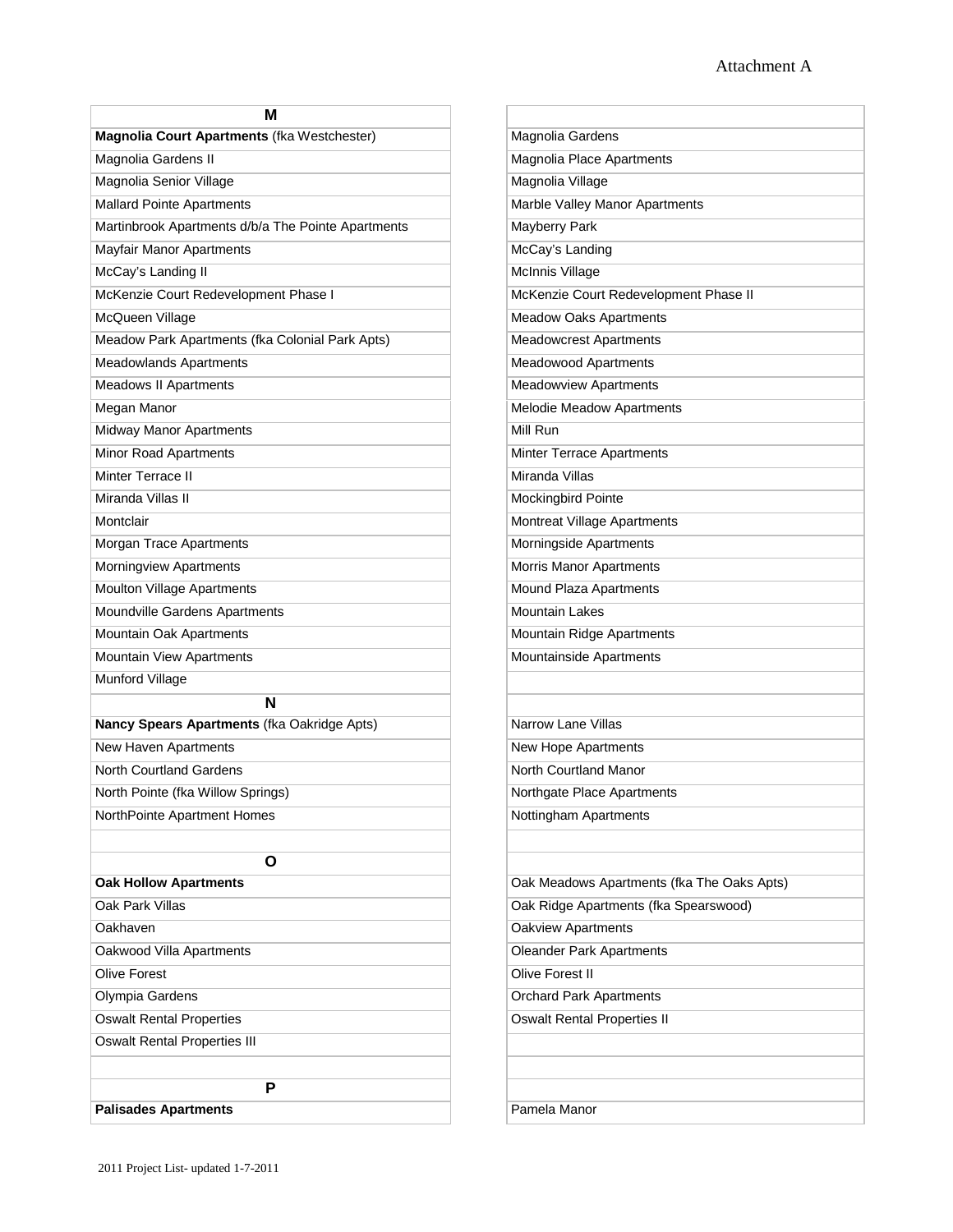| Park Manor Apartments                                   | Park Meadows Apartments (fka Meadowview Apts)   |
|---------------------------------------------------------|-------------------------------------------------|
| Park Place I (fka Metropolitan Gardens)                 | Park Place II (fka Metropolitan Gardens II)     |
| Park Place Phase III                                    | Park Towne Apartments                           |
| Park Village Apartments                                 | Parklane Apartment Homes                        |
| Parkside Apartments                                     | Parktowne Apartments                            |
| <b>Parkview Apartments</b>                              | Parkway Place Apartments                        |
| Parkwood Apartments                                     | Pathway Apartments (fka Redwoods Apt.)          |
| <b>Patterson Place</b>                                  | Pebble Creek Apartments                         |
| Pecan Cove Apartments                                   | Pecan Grove                                     |
| Pecan Grove Apartments                                  | Pecan Grove Villas (fka Pecan Grove Apartments) |
| Pecan Lane Apartments                                   | Pecan Ridge                                     |
| <b>Pepper Tree Apartments</b>                           | Peppertree Apartments                           |
| <b>Peppertree Estates</b>                               | Peppertree, Phase II                            |
| Perdue Village Apartments                               | Perry Ridge Apartments                          |
| Phoenix Apartments aka 6 <sup>th</sup> Place Apartments | <b>Pine Cone Apartments</b>                     |
| <b>Pine Ridge Apartments</b>                            | <b>Pine View Crossing</b>                       |
| <b>Pinebrook Apartments</b>                             | <b>Pinecrest Apartments</b>                     |
| <b>Pinehaven Apartments</b>                             | <b>Pinehurst Villas</b>                         |
| <b>Pinetree Apartments</b>                              | Pinewood Manor                                  |
| <b>Plantation Garden Apartments</b>                     | <b>Pleasant Springs Apartments</b>              |
| Poplar Pointe                                           | Provost Avenue Townhomes                        |
|                                                         |                                                 |
| Q                                                       |                                                 |
| <b>Quail Meadows Apartments</b>                         | Quail Ridge Apartments                          |
| <b>Quail Run Apartments</b>                             | Quinlan Castle                                  |
|                                                         |                                                 |
| R                                                       |                                                 |
| <b>Rainbow Apartments</b>                               | Raintree                                        |
| Raintree Apartments                                     | Raintree Estates (fka Raintree Apartments)      |
| <b>Redmont II Apartments</b>                            | Redwood Apartments                              |
| Reform Manor Apartments                                 | <b>Regency Apartments</b>                       |
| <b>Regency Pointe</b>                                   | Regency Pointe, Phase II                        |
| Regis Square                                            | <b>Richmond Park</b>                            |
| <b>Rickwood Apartments</b>                              | <b>Ridge Chase Apartments</b>                   |
| Ridge View (fka Columbiana Village)                     | <b>Ridgecrest Apartments</b>                    |
| <b>Ridgewood Apartments</b>                             | <b>River Oaks Apartments</b>                    |
| <b>River Run Apartments</b>                             | River Valley (fka Decatur Village)              |
| <b>Riverside Apartments</b>                             | <b>Riverview Apartments</b>                     |
| Robertsdale Village Apartments                          | Robinwood Apartments                            |
| <b>Rock Pointe</b>                                      | Rockwood Apartments                             |
| Roebuck Gardens Apartments (nka Centerpoint East)       | Rogersville Park Apartments                     |
| Rolling Hills Terrace                                   | <b>Rolling Ridge</b>                            |
| Roosevelt Manor Apartments                              | Rosa Parks Place                                |
| Rose Street Apartments                                  | Rosewood                                        |
| Rosewood Manor Apartments                               | Rosewood Park Apartments                        |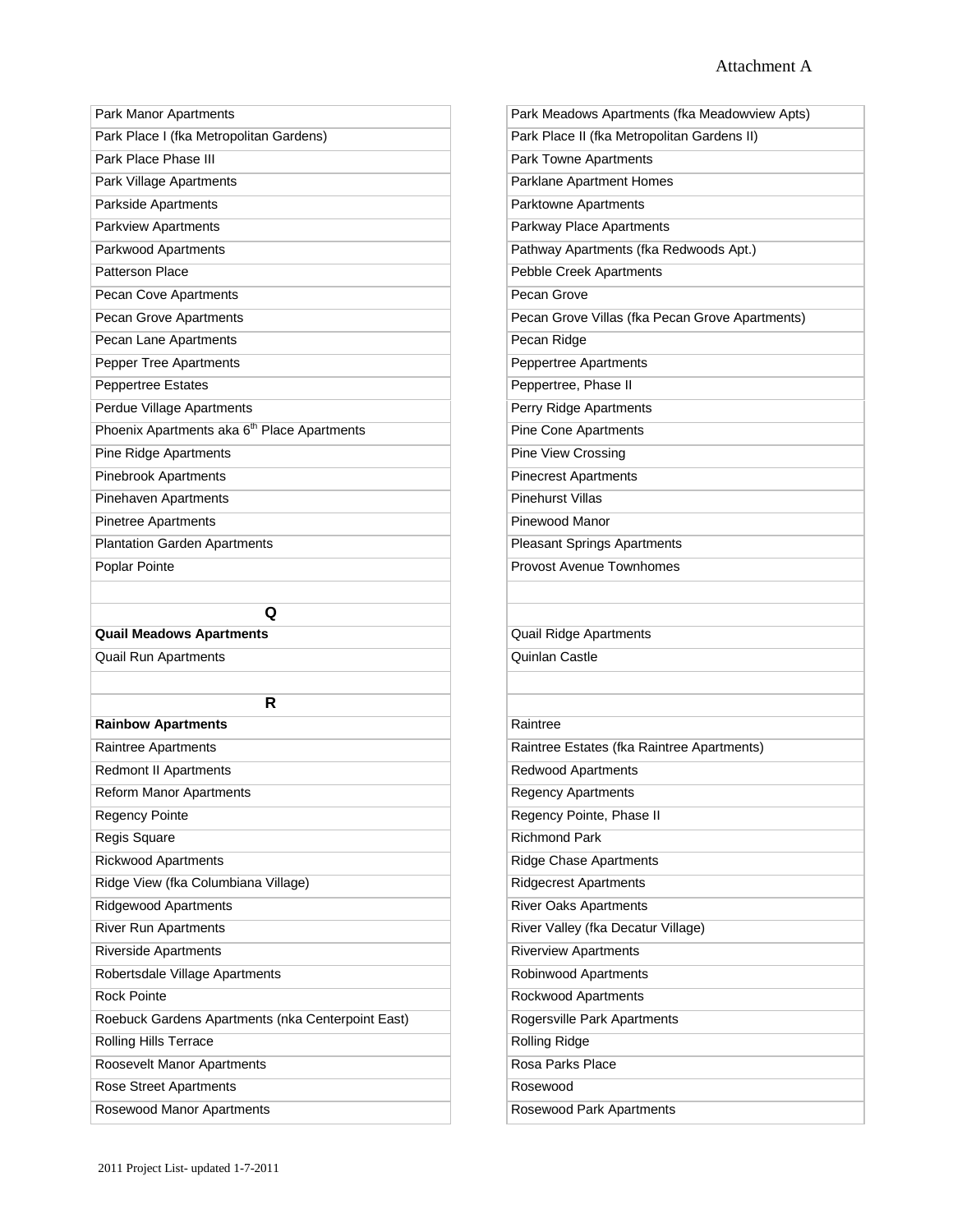| Rosie L. Carpenter Haven (fka Preston Place Apts.) | Royal Oak Apartments                          |
|----------------------------------------------------|-----------------------------------------------|
| Royal Rentals                                      | <b>Russel Erskine Building</b>                |
|                                                    |                                               |
| S                                                  |                                               |
| <b>Saddle Ridge Apartments</b>                     | Saddle Ridge Apartments II                    |
| Saddlewood Apartments                              | Sagewood Apartments                           |
| Sam Davis Court Apartment                          | Sanders Black Apartments                      |
| Sandlewood Manor                                   | Sandpiper Apartments                          |
| Sandy Creek Apartments                             | Sara's Ridge Apartments                       |
| Savannah Park                                      | <b>Sawgrass Apartments</b>                    |
| Saxony Apartments                                  | Scottsboro Villas                             |
| Sea Cove (fka Gulf Shores Apartments)              | Serene Grove Elderly Community Apartments     |
| Seven Pines Apartments                             | <b>Shadow Lake Apartments</b>                 |
| Shadowbluff Apartments                             | Shadowood Apartments                          |
| Shadybrook Apartments                              | ShellBrooke Pointe Apartments                 |
| Sherburn Homes                                     | <b>Sherwood Apartments</b>                    |
| Sherwood Knoll                                     | Sherwood Manor Apartments                     |
| <b>Skyline Apartments</b>                          | <b>Skyview Apartments</b>                     |
| Solstice                                           | Sophia's Landing                              |
| South Bay Apartments                               | South Hills                                   |
| South Mall Apartments                              | South Park Apartments                         |
| South Place                                        | South Pointe Apartments                       |
| South Pointe Development                           | Southampton Villas                            |
| Southern Highland Apartments                       | Southern Ridge Estates                        |
| Southlawn Commons                                  | Southwind Apartments                          |
| <b>Sperry Landing</b>                              | <b>Spring Creek Apartments</b>                |
| <b>Spring Gardens Apartments II</b>                | <b>Spring Run Apartments</b>                  |
| Springridge Apartments                             | <b>Springville Apartments</b>                 |
| Springville Heights Apartments                     | St. Albans                                    |
| St. Jude Apartments                                | <b>Starrise Haven</b>                         |
| Sterling Pointe (fka Nottingham Woods)             | Sterling Apartments (fka Westside Apartments) |
| <b>Stone Gate</b>                                  | Stone Ridge Apartments                        |
| <b>Stonecrest Apartments</b>                       | <b>Stonehurst Apartments</b>                  |
| <b>Stratford Manor Apartments</b>                  | <b>Stratford Square</b>                       |
| Sumbry Hill Apartments (fka Sterling Pointe)       | <b>Summer Breeze Apartments</b>               |
| <b>Summer Chase Apartments</b>                     | <b>Summer Place Apartments</b>                |
| SummerPlace (fka Boardwalk Villas II)              | <b>Summertree Apartments</b>                  |
| <b>Summit Ridge Apartments</b>                     | <b>Summit Terrace</b>                         |
| <b>Sumter County Apartments</b>                    | Sun Pointe Apartments                         |
| <b>Suncrest Apartments</b>                         | <b>Sunrise Gardens</b>                        |
| Sunrise I Apartments                               | Sunrise II Apartments                         |
| Sunset on the Bayou                                | <b>Sunset Point Apartments</b>                |
| <b>Sunset Square Apartments</b>                    | Sunset Square II                              |
| Susanna Ridge                                      | Sylacauga Garden Apartments III               |
| Sylacauga Heritage Apartments                      |                                               |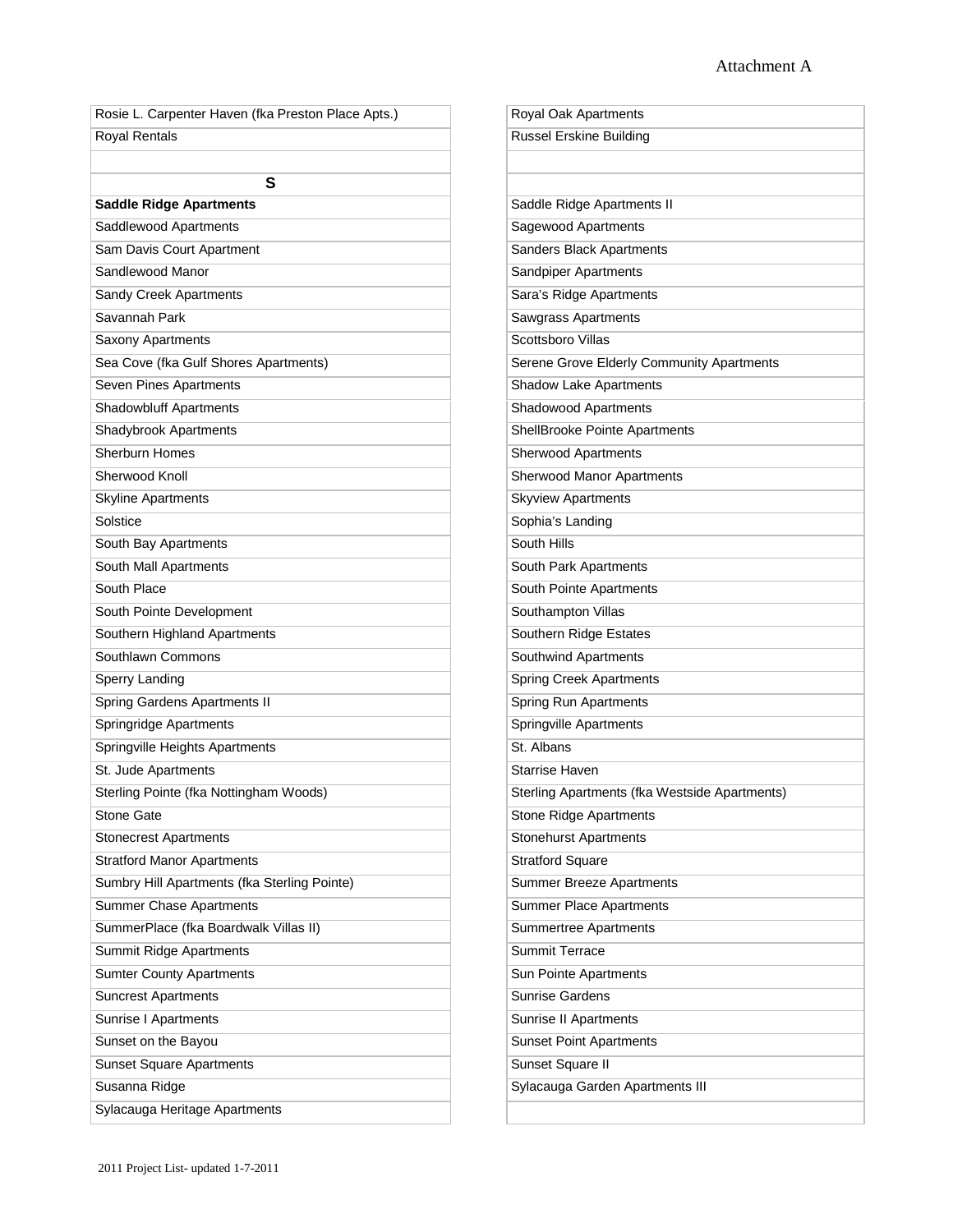| т<br>Tall Oaks Apartments (fka Paddock Club)          | <b>Tanner Estates</b>                          |
|-------------------------------------------------------|------------------------------------------------|
| <b>Terrace Park Apartments</b>                        | The Arbors at Ellington                        |
| The Arbors of Madison (fka Parkwood Landing)          | The Boulevard Apartments                       |
|                                                       |                                                |
| The Branch Apartments                                 | The Branch at Carson Springs II                |
| The Colony Apartments                                 | The Estates at Northampton                     |
| The Gables                                            | The Gardens at Wellington                      |
| The Grove Apartments                                  | The Heatherton Apartments                      |
| The Kensley Apartments                                | The Landing                                    |
| The Lodge at Greenbridge                              | The Meadows                                    |
| The Meadows Apartments                                | The Oaks Apartments                            |
| The Palladian Apartments                              | The Palladian II Apartments                    |
| The Park at Rocky Ridge (fka The View at Rocky Ridge) | The Phoenix Building                           |
| The Pines Apartments                                  | The Pines Apartments II                        |
| The Pines At Grove Hill                               | The Prado Apartments                           |
| The Renaissance                                       | The Reserve at Greenbriar                      |
| The Shoals Mill Development                           | The Sojourner Apartments                       |
| The Springs Apartments                                | The Veranda Apartments                         |
| The Village at Lakeside                               | The Village at Meadowview                      |
| The Villas at Cloverdale                              | The Woods Apartments (fka Summit Woods)        |
| The Wright Apartments                                 | The Wright Apartments #2                       |
| <b>Third Avenue Apartments</b>                        | Threadgill-Weatherspoon Apts (fka Summer Wood) |
| <b>Timber Ridge Apartments</b>                        | <b>Timber Trail</b>                            |
| <b>Timberlake Apartments</b>                          | <b>Timberline Apartments</b>                   |
| Timberline - Pinehurst Apartments                     | Troy Apartments, Phase III                     |
| Turtle Creek Apartments (fka Park Place Apartments)   | <b>Tuscaloosa South</b>                        |
| Tuxedo Court Rental Phase I                           | <b>Tuxedo Court Rental Phase II</b>            |
| Twin Oaks (fka Decatur Duplex)                        | <b>Tyler Ridge Apartments</b>                  |
|                                                       |                                                |
| v                                                     |                                                |
| <b>Valley Brook Apartments</b>                        | <b>Valley Cove Apartments</b>                  |
| Valley View Apartments                                | Valley Village                                 |
| Van Buren Apartments                                  | Victoria Place                                 |
| Victoria Place Apartments II                          | Village Green Apartments                       |
| Village Manor Apartments                              | Villas of Lakeridge                            |
| Virginia Downs Apartments                             | Virginia Downs II                              |
| Virginia Manor                                        | Virginia Meadows Phase 2                       |
| Virginia Park Apartments (fka Virginia Meadows)       | Virginia Pines Apartments                      |
| Virginia Pines, Phase II                              | Vista Terrace                                  |
|                                                       |                                                |
| W                                                     |                                                |
| <b>Walnut Creek Apartments</b>                        | Warrior Apartments Phase II                    |
| <b>Washington Plaza</b>                               | Water Oak Apartments                           |
| Wedowee Heights                                       | <b>Wellington Terrace</b>                      |
|                                                       |                                                |